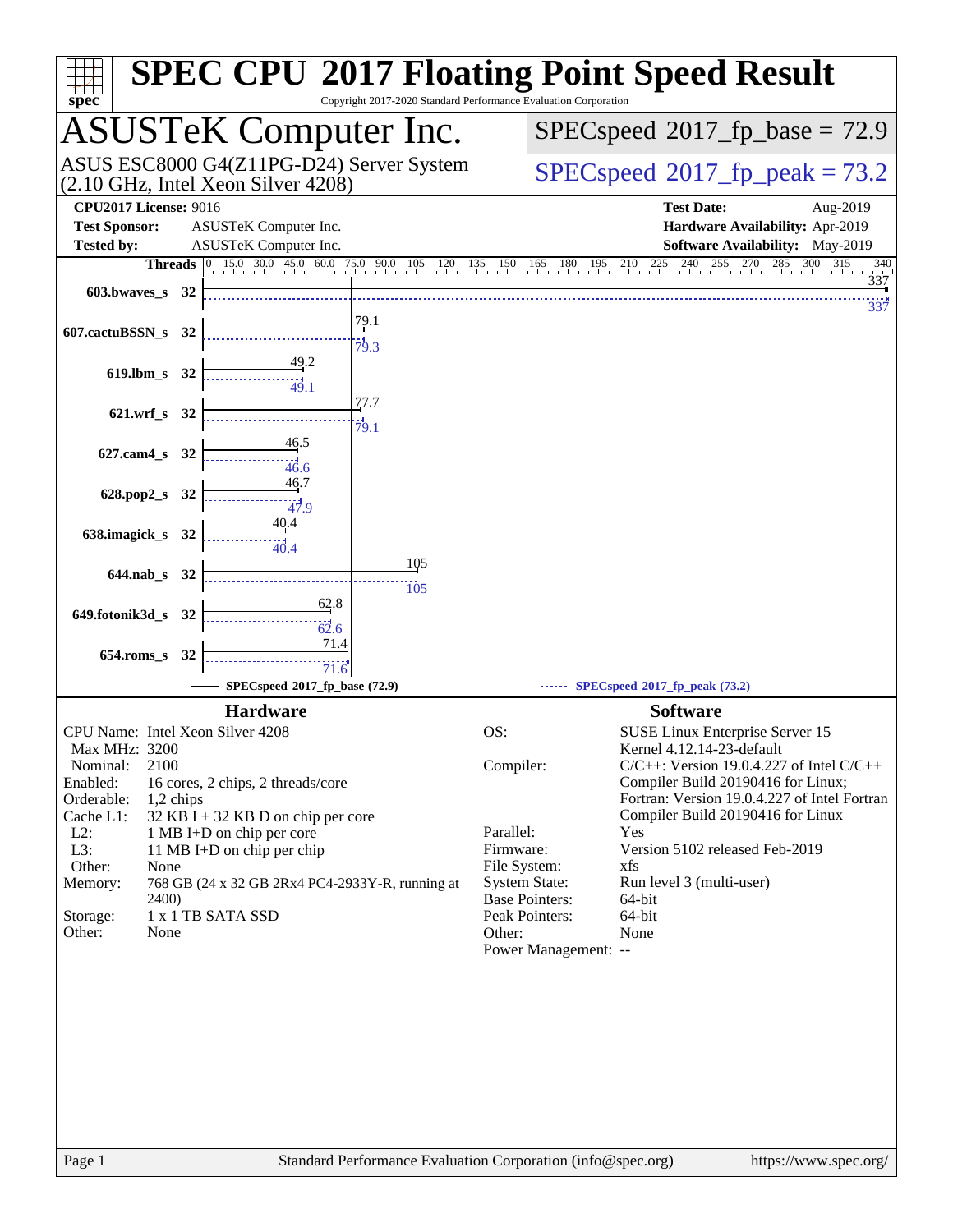# **[spec](http://www.spec.org/)**

# **[SPEC CPU](http://www.spec.org/auto/cpu2017/Docs/result-fields.html#SPECCPU2017FloatingPointSpeedResult)[2017 Floating Point Speed Result](http://www.spec.org/auto/cpu2017/Docs/result-fields.html#SPECCPU2017FloatingPointSpeedResult)**

Copyright 2017-2020 Standard Performance Evaluation Corporation

# ASUSTeK Computer Inc.

(2.10 GHz, Intel Xeon Silver 4208) ASUS ESC8000 G4(Z11PG-D24) Server System  $\big|$  [SPECspeed](http://www.spec.org/auto/cpu2017/Docs/result-fields.html#SPECspeed2017fppeak)®[2017\\_fp\\_peak = 7](http://www.spec.org/auto/cpu2017/Docs/result-fields.html#SPECspeed2017fppeak)3.2

 $SPECspeed*2017_fp\_base = 72.9$  $SPECspeed*2017_fp\_base = 72.9$ 

**[Test Sponsor:](http://www.spec.org/auto/cpu2017/Docs/result-fields.html#TestSponsor)** ASUSTeK Computer Inc. **[Hardware Availability:](http://www.spec.org/auto/cpu2017/Docs/result-fields.html#HardwareAvailability)** Apr-2019

**[CPU2017 License:](http://www.spec.org/auto/cpu2017/Docs/result-fields.html#CPU2017License)** 9016 **[Test Date:](http://www.spec.org/auto/cpu2017/Docs/result-fields.html#TestDate)** Aug-2019 **[Tested by:](http://www.spec.org/auto/cpu2017/Docs/result-fields.html#Testedby)** ASUSTeK Computer Inc. **[Software Availability:](http://www.spec.org/auto/cpu2017/Docs/result-fields.html#SoftwareAvailability)** May-2019

### **[Results Table](http://www.spec.org/auto/cpu2017/Docs/result-fields.html#ResultsTable)**

|                                    | <b>Base</b>    |                |              |                |       | <b>Peak</b>    |       |                |                |              |                |              |                |              |
|------------------------------------|----------------|----------------|--------------|----------------|-------|----------------|-------|----------------|----------------|--------------|----------------|--------------|----------------|--------------|
| <b>Benchmark</b>                   | <b>Threads</b> | <b>Seconds</b> | <b>Ratio</b> | <b>Seconds</b> | Ratio | <b>Seconds</b> | Ratio | <b>Threads</b> | <b>Seconds</b> | <b>Ratio</b> | <b>Seconds</b> | <b>Ratio</b> | <b>Seconds</b> | <b>Ratio</b> |
| 603.bwayes_s                       | 32             | 175            | 336          | 175            | 337   | 175            | 337   | 32             | 175            | 338          | 175            | 337          | 175            | 337          |
| 607.cactuBSSN s                    | 32             | 211            | 79.0         | 210            | 79.3  | 211            | 79.1  | 32             | 210            | 79.5         | 210            | 79.3         | 210            | 79.2         |
| $619.1$ bm s                       | 32             | 107            | 49.2         | 107            | 48.9  | 106            | 49.3  | 32             | 107            | 49.1         | 107            | 49.1         | 107            | 49.0         |
| $621$ .wrf s                       | 32             | 171            | 77.4         | 170            | 77.9  | 170            | 77.7  | 32             | 167            | 79.1         | 167            | 79.1         | 168            | 78.7         |
| $627$ .cam4 s                      | 32             | 191            | 46.5         | 190            | 46.5  | 190            | 46.5  | 32             | <b>190</b>     | 46.6         | 191            | 46.5         | 190            | 46.6         |
| $628.pop2_s$                       | 32             | 254            | 46.7         | 256            | 46.4  | 253            | 46.9  | 32             | 247            | 48.0         | 249            | 47.7         | 248            | 47.9         |
| 638.imagick_s                      | 32             | 357            | 40.4         | 357            | 40.4  | 357            | 40.4  | 32             | 357            | 40.4         | 357            | 40.4         | 357            | 40.4         |
| $644$ .nab s                       | 32             | 166            | 105          | 166            | 105   | 165            | 106   | 32             | 166            | 105          | 166            | 105          | 166            | 106          |
| 649.fotonik3d s                    | 32             | 145            | 62.7         | 145            | 62.8  | 145            | 62.8  | 32             | 145            | 62.8         | <b>146</b>     | 62.6         | 146            | 62.6         |
| $654$ .roms s                      | 32             | 221            | 71.4         | 221            | 71.4  | 220            | 71.5  | 32             | 222            | 71.0         | 220            | 71.6         | 220            | 71.7         |
| $SPECspeed*2017$ fp base =<br>72.9 |                |                |              |                |       |                |       |                |                |              |                |              |                |              |

**[SPECspeed](http://www.spec.org/auto/cpu2017/Docs/result-fields.html#SPECspeed2017fppeak)[2017\\_fp\\_peak =](http://www.spec.org/auto/cpu2017/Docs/result-fields.html#SPECspeed2017fppeak) 73.2**

Results appear in the [order in which they were run.](http://www.spec.org/auto/cpu2017/Docs/result-fields.html#RunOrder) Bold underlined text [indicates a median measurement](http://www.spec.org/auto/cpu2017/Docs/result-fields.html#Median).

### **[Operating System Notes](http://www.spec.org/auto/cpu2017/Docs/result-fields.html#OperatingSystemNotes)**

Stack size set to unlimited using "ulimit -s unlimited"

### **[General Notes](http://www.spec.org/auto/cpu2017/Docs/result-fields.html#GeneralNotes)**

Environment variables set by runcpu before the start of the run: KMP\_AFFINITY = "granularity=fine,compact" LD\_LIBRARY\_PATH = "/spec2017\_19u4/lib/intel64" OMP\_STACKSIZE = "192M" Binaries compiled on a system with 1x Intel Core i9-799X CPU + 32GB RAM memory using Redhat Enterprise Linux 7.5 Transparent Huge Pages enabled by default Prior to runcpu invocation Filesystem page cache synced and cleared with: sync; echo 3> /proc/sys/vm/drop\_caches NA: The test sponsor attests, as of date of publication, that CVE-2017-5754 (Meltdown) is mitigated in the system as tested and documented. Yes: The test sponsor attests, as of date of publication, that CVE-2017-5753 (Spectre variant 1) is mitigated in the system as tested and documented. Yes: The test sponsor attests, as of date of publication, that CVE-2017-5715 (Spectre variant 2) is mitigated in the system as tested and documented.

#### **[Platform Notes](http://www.spec.org/auto/cpu2017/Docs/result-fields.html#PlatformNotes)**

BIOS Configuration: VT-d = Disabled Patrol Scrub = Disabled ENERGY\_PERF\_BIAS\_CFG mode = performance

**(Continued on next page)**

Page 2 Standard Performance Evaluation Corporation [\(info@spec.org\)](mailto:info@spec.org) <https://www.spec.org/>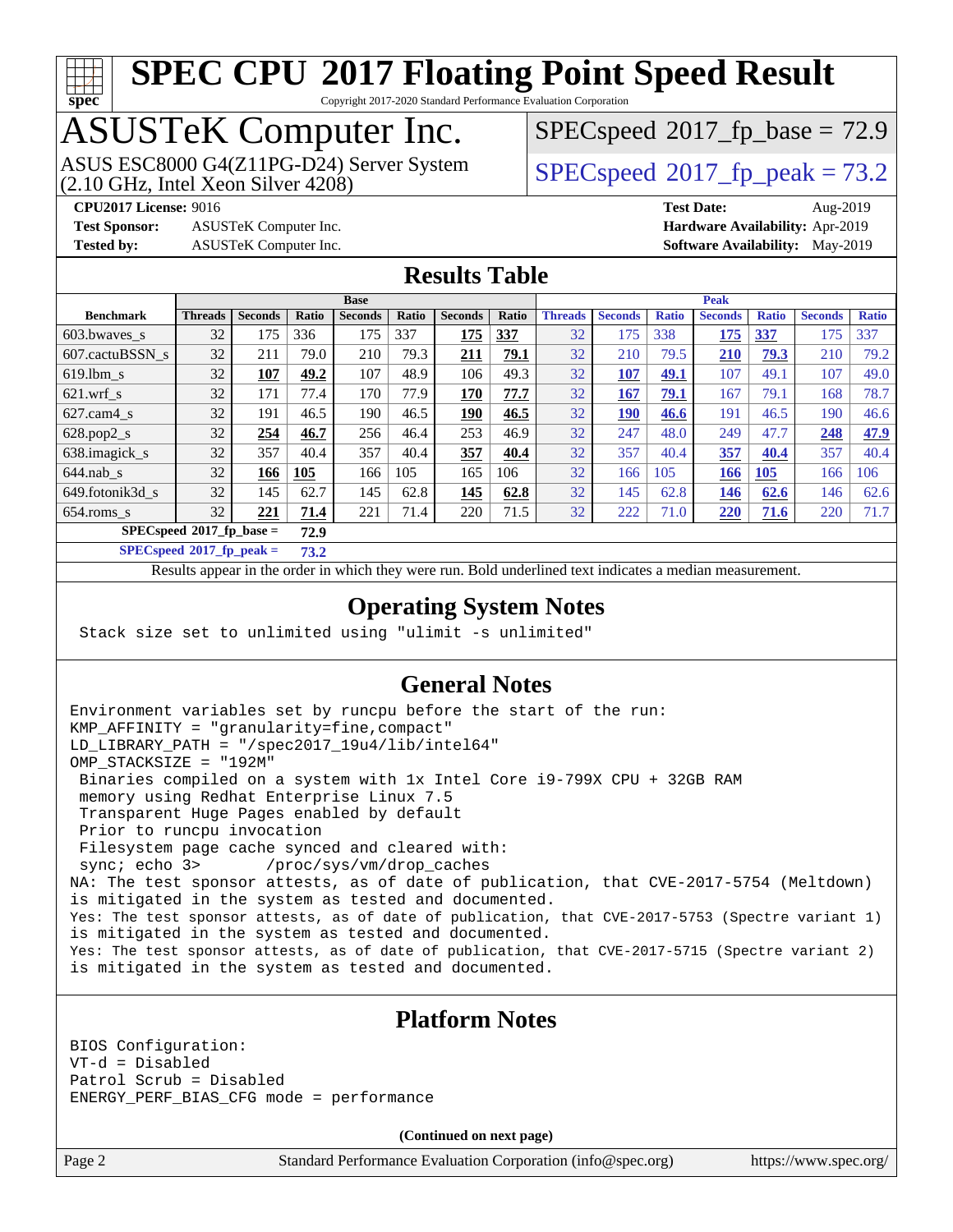# **[spec](http://www.spec.org/)**

# **[SPEC CPU](http://www.spec.org/auto/cpu2017/Docs/result-fields.html#SPECCPU2017FloatingPointSpeedResult)[2017 Floating Point Speed Result](http://www.spec.org/auto/cpu2017/Docs/result-fields.html#SPECCPU2017FloatingPointSpeedResult)**

Copyright 2017-2020 Standard Performance Evaluation Corporation

# ASUSTeK Computer Inc.

(2.10 GHz, Intel Xeon Silver 4208) ASUS ESC8000 G4(Z11PG-D24) Server System  $\big|$  [SPECspeed](http://www.spec.org/auto/cpu2017/Docs/result-fields.html#SPECspeed2017fppeak)®[2017\\_fp\\_peak = 7](http://www.spec.org/auto/cpu2017/Docs/result-fields.html#SPECspeed2017fppeak)3.2

 $SPECspeed*2017_fp\_base = 72.9$  $SPECspeed*2017_fp\_base = 72.9$ 

**[Test Sponsor:](http://www.spec.org/auto/cpu2017/Docs/result-fields.html#TestSponsor)** ASUSTeK Computer Inc. **[Hardware Availability:](http://www.spec.org/auto/cpu2017/Docs/result-fields.html#HardwareAvailability)** Apr-2019 **[Tested by:](http://www.spec.org/auto/cpu2017/Docs/result-fields.html#Testedby)** ASUSTeK Computer Inc. **[Software Availability:](http://www.spec.org/auto/cpu2017/Docs/result-fields.html#SoftwareAvailability)** May-2019

**[CPU2017 License:](http://www.spec.org/auto/cpu2017/Docs/result-fields.html#CPU2017License)** 9016 **[Test Date:](http://www.spec.org/auto/cpu2017/Docs/result-fields.html#TestDate)** Aug-2019

#### **[Platform Notes \(Continued\)](http://www.spec.org/auto/cpu2017/Docs/result-fields.html#PlatformNotes)**

Page 3 Standard Performance Evaluation Corporation [\(info@spec.org\)](mailto:info@spec.org) <https://www.spec.org/> CSM Support = Disabled Engine Boost = Level3(Max) LLC dead line allc = Disabled SR-IOV Support = Disabled Sysinfo program /spec2017\_19u4/bin/sysinfo Rev: r5974 of 2018-05-19 9bcde8f2999c33d61f64985e45859ea9 running on linux-gh78 Fri Aug 2 05:25:29 2019 SUT (System Under Test) info as seen by some common utilities. For more information on this section, see <https://www.spec.org/cpu2017/Docs/config.html#sysinfo> From /proc/cpuinfo model name : Intel(R) Xeon(R) Silver 4208 CPU @ 2.10GHz 2 "physical id"s (chips) 32 "processors" cores, siblings (Caution: counting these is hw and system dependent. The following excerpts from /proc/cpuinfo might not be reliable. Use with caution.) cpu cores : 8 siblings : 16 physical 0: cores 0 1 2 3 4 5 6 7 physical 1: cores 0 1 2 3 4 5 6 7 From lscpu: Architecture: x86\_64 CPU op-mode(s): 32-bit, 64-bit Byte Order: Little Endian  $CPU(s):$  32 On-line CPU(s) list: 0-31 Thread(s) per core: 2 Core(s) per socket: 8 Socket(s): 2 NUMA node(s): 2 Vendor ID: GenuineIntel CPU family: 6 Model: 85 Model name: Intel(R) Xeon(R) Silver 4208 CPU @ 2.10GHz Stepping: 6 CPU MHz: 2100.000 CPU max MHz: 3200.0000<br>CPU min MHz: 800.0000 CPU min MHz: BogoMIPS: 4200.00<br>Virtualization: VT-x Virtualization: L1d cache: 32K<br>
L1i cache: 32K  $L1i$  cache: L2 cache: 1024K L3 cache: 11264K **(Continued on next page)**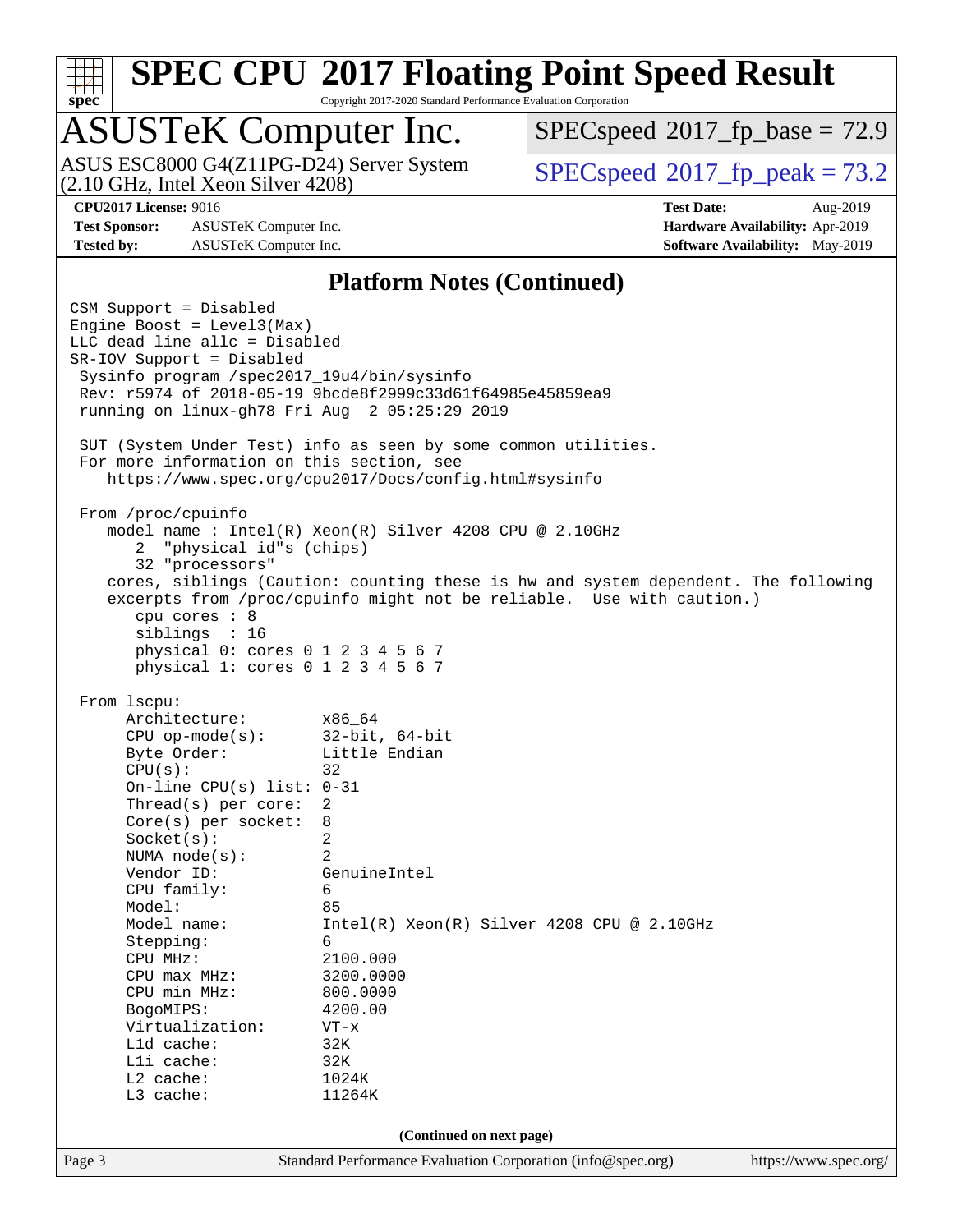**[SPEC CPU](http://www.spec.org/auto/cpu2017/Docs/result-fields.html#SPECCPU2017FloatingPointSpeedResult)[2017 Floating Point Speed Result](http://www.spec.org/auto/cpu2017/Docs/result-fields.html#SPECCPU2017FloatingPointSpeedResult)** Copyright 2017-2020 Standard Performance Evaluation Corporation

# ASUSTeK Computer Inc.

(2.10 GHz, Intel Xeon Silver 4208) ASUS ESC8000 G4(Z11PG-D24) Server System  $\vert$  [SPECspeed](http://www.spec.org/auto/cpu2017/Docs/result-fields.html#SPECspeed2017fppeak)®[2017\\_fp\\_peak = 7](http://www.spec.org/auto/cpu2017/Docs/result-fields.html#SPECspeed2017fppeak)3.2

 $SPECspeed*2017_fp\_base = 72.9$  $SPECspeed*2017_fp\_base = 72.9$ 

#### **[CPU2017 License:](http://www.spec.org/auto/cpu2017/Docs/result-fields.html#CPU2017License)** 9016 **[Test Date:](http://www.spec.org/auto/cpu2017/Docs/result-fields.html#TestDate)** Aug-2019

**[spec](http://www.spec.org/)**

**[Test Sponsor:](http://www.spec.org/auto/cpu2017/Docs/result-fields.html#TestSponsor)** ASUSTeK Computer Inc. **[Hardware Availability:](http://www.spec.org/auto/cpu2017/Docs/result-fields.html#HardwareAvailability)** Apr-2019 **[Tested by:](http://www.spec.org/auto/cpu2017/Docs/result-fields.html#Testedby)** ASUSTeK Computer Inc. **[Software Availability:](http://www.spec.org/auto/cpu2017/Docs/result-fields.html#SoftwareAvailability)** May-2019

#### **[Platform Notes \(Continued\)](http://www.spec.org/auto/cpu2017/Docs/result-fields.html#PlatformNotes)**

 NUMA node0 CPU(s): 0-7,16-23 NUMA node1 CPU(s): 8-15,24-31 Flags: fpu vme de pse tsc msr pae mce cx8 apic sep mtrr pge mca cmov pat pse36 clflush dts acpi mmx fxsr sse sse2 ss ht tm pbe syscall nx pdpe1gb rdtscp lm constant\_tsc art arch\_perfmon pebs bts rep\_good nopl xtopology nonstop\_tsc cpuid aperfmperf tsc\_known\_freq pni pclmulqdq dtes64 monitor ds\_cpl vmx smx est tm2 ssse3 sdbg fma cx16 xtpr pdcm pcid dca sse4\_1 sse4\_2 x2apic movbe popcnt tsc\_deadline\_timer aes xsave avx f16c rdrand lahf\_lm abm 3dnowprefetch cpuid\_fault epb cat\_l3 cdp\_l3 invpcid\_single mba tpr\_shadow vnmi flexpriority ept vpid fsgsbase tsc\_adjust bmi1 hle avx2 smep bmi2 erms invpcid rtm cqm mpx rdt\_a avx512f avx512dq rdseed adx smap clflushopt clwb intel\_pt avx512cd avx512bw avx512vl xsaveopt xsavec xgetbv1 xsaves cqm\_llc cqm\_occup\_llc cqm\_mbm\_total cqm\_mbm\_local ibpb ibrs stibp dtherm ida arat pln pts hwp hwp\_act\_window hwp\_epp hwp\_pkg\_req pku ospke avx512\_vnni arch\_capabilities ssbd /proc/cpuinfo cache data cache size : 11264 KB From numactl --hardware WARNING: a numactl 'node' might or might not correspond to a physical chip. available: 2 nodes (0-1) node 0 cpus: 0 1 2 3 4 5 6 7 16 17 18 19 20 21 22 23 node 0 size: 385549 MB node 0 free: 383634 MB node 1 cpus: 8 9 10 11 12 13 14 15 24 25 26 27 28 29 30 31 node 1 size: 387022 MB node 1 free: 385747 MB node distances: node 0 1 0: 10 21 1: 21 10 From /proc/meminfo MemTotal: 791113860 kB HugePages\_Total: 0 Hugepagesize: 2048 kB From /etc/\*release\* /etc/\*version\* os-release: NAME="SLES" VERSION="15" VERSION\_ID="15" PRETTY\_NAME="SUSE Linux Enterprise Server 15" ID="sles" ID\_LIKE="suse" ANSI\_COLOR="0;32" CPE\_NAME="cpe:/o:suse:sles:15" **(Continued on next page)**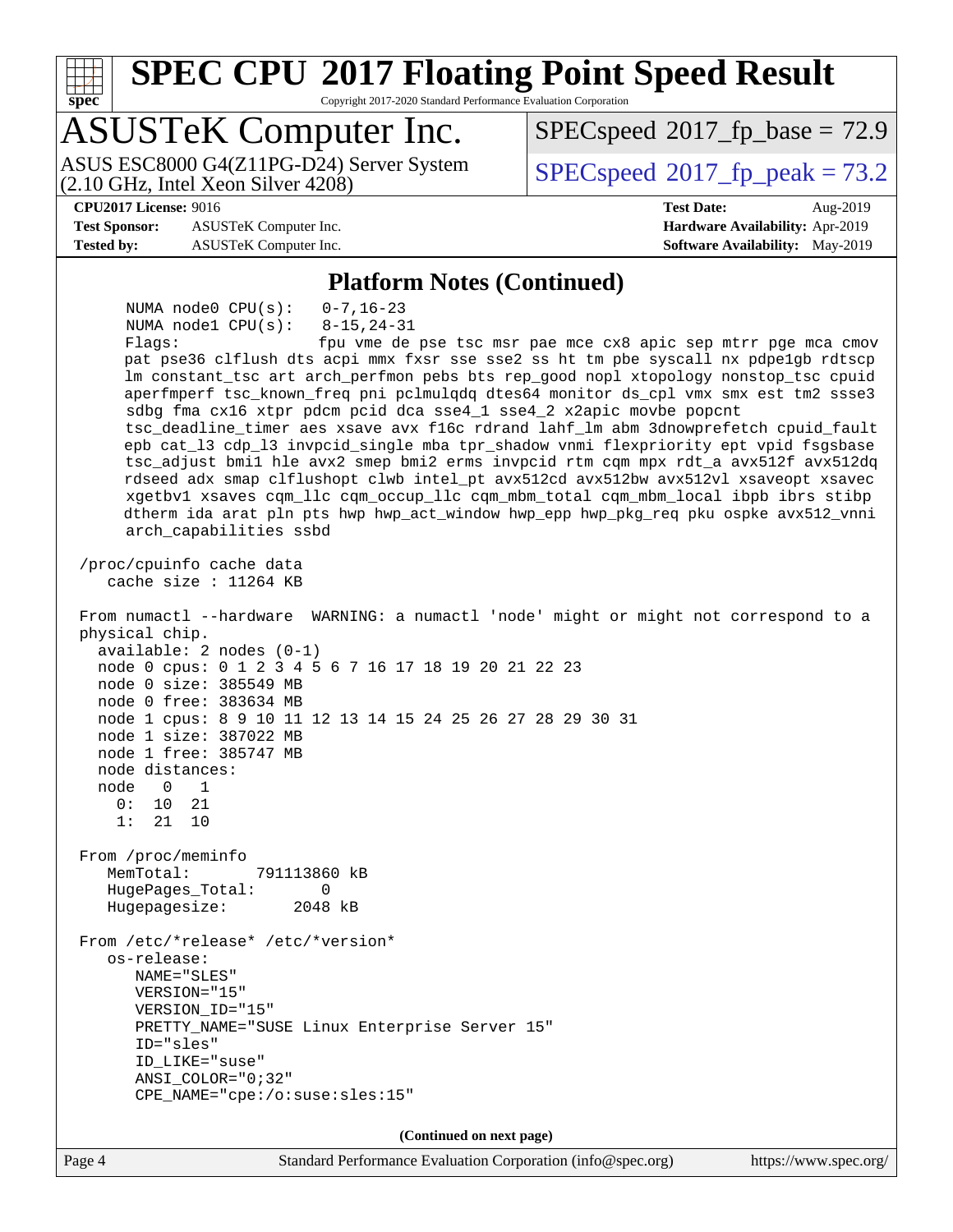

Copyright 2017-2020 Standard Performance Evaluation Corporation

# ASUSTeK Computer Inc.

(2.10 GHz, Intel Xeon Silver 4208) ASUS ESC8000 G4(Z11PG-D24) Server System  $S^{per}$  [SPECspeed](http://www.spec.org/auto/cpu2017/Docs/result-fields.html#SPECspeed2017fppeak)®[2017\\_fp\\_peak = 7](http://www.spec.org/auto/cpu2017/Docs/result-fields.html#SPECspeed2017fppeak)3.2

 $SPECspeed*2017_fp\_base = 72.9$  $SPECspeed*2017_fp\_base = 72.9$ 

**[Test Sponsor:](http://www.spec.org/auto/cpu2017/Docs/result-fields.html#TestSponsor)** ASUSTeK Computer Inc. **[Hardware Availability:](http://www.spec.org/auto/cpu2017/Docs/result-fields.html#HardwareAvailability)** Apr-2019 **[Tested by:](http://www.spec.org/auto/cpu2017/Docs/result-fields.html#Testedby)** ASUSTeK Computer Inc. **[Software Availability:](http://www.spec.org/auto/cpu2017/Docs/result-fields.html#SoftwareAvailability)** May-2019

**[CPU2017 License:](http://www.spec.org/auto/cpu2017/Docs/result-fields.html#CPU2017License)** 9016 **[Test Date:](http://www.spec.org/auto/cpu2017/Docs/result-fields.html#TestDate)** Aug-2019

#### **[Platform Notes \(Continued\)](http://www.spec.org/auto/cpu2017/Docs/result-fields.html#PlatformNotes)**

uname -a:

 Linux linux-gh78 4.12.14-23-default #1 SMP Tue May 29 21:04:44 UTC 2018 (cd0437b) x86\_64 x86\_64 x86\_64 GNU/Linux

Kernel self-reported vulnerability status:

 CVE-2017-5754 (Meltdown): Not affected CVE-2017-5753 (Spectre variant 1): Mitigation: \_\_user pointer sanitization CVE-2017-5715 (Spectre variant 2): Mitigation: Indirect Branch Restricted Speculation, IBPB, IBRS\_FW

run-level 3 Aug 1 15:04

 SPEC is set to: /spec2017\_19u4 Filesystem Type Size Used Avail Use% Mounted on /dev/sda4 xfs 929G 15G 914G 2% /

 Additional information from dmidecode follows. WARNING: Use caution when you interpret this section. The 'dmidecode' program reads system data which is "intended to allow hardware to be accurately determined", but the intent may not be met, as there are frequent changes to hardware, firmware, and the "DMTF SMBIOS" standard. BIOS American Megatrends Inc. 5102 02/11/2019 Memory: 24x Samsung M393A4K40CB2-CVF 32 GB 2 rank 2933, configured at 2400

(End of data from sysinfo program)

**[Compiler Version Notes](http://www.spec.org/auto/cpu2017/Docs/result-fields.html#CompilerVersionNotes)**

Page 5 Standard Performance Evaluation Corporation [\(info@spec.org\)](mailto:info@spec.org) <https://www.spec.org/> ============================================================================== C | 619.lbm\_s(base, peak) 638.imagick\_s(base, peak) | 644.nab\_s(base, peak) ------------------------------------------------------------------------------ Intel(R) C Intel(R) 64 Compiler for applications running on Intel(R)  $64$ , Version 19.0.4.227 Build 20190416 Copyright (C) 1985-2019 Intel Corporation. All rights reserved. ------------------------------------------------------------------------------ ============================================================================== C++, C, Fortran | 607.cactuBSSN\_s(base, peak) ------------------------------------------------------------------------------ Intel(R)  $C++$  Intel(R) 64 Compiler for applications running on Intel(R) 64, Version 19.0.4.227 Build 20190416 Copyright (C) 1985-2019 Intel Corporation. All rights reserved. Intel(R) C Intel(R) 64 Compiler for applications running on Intel(R)  $64$ , **(Continued on next page)**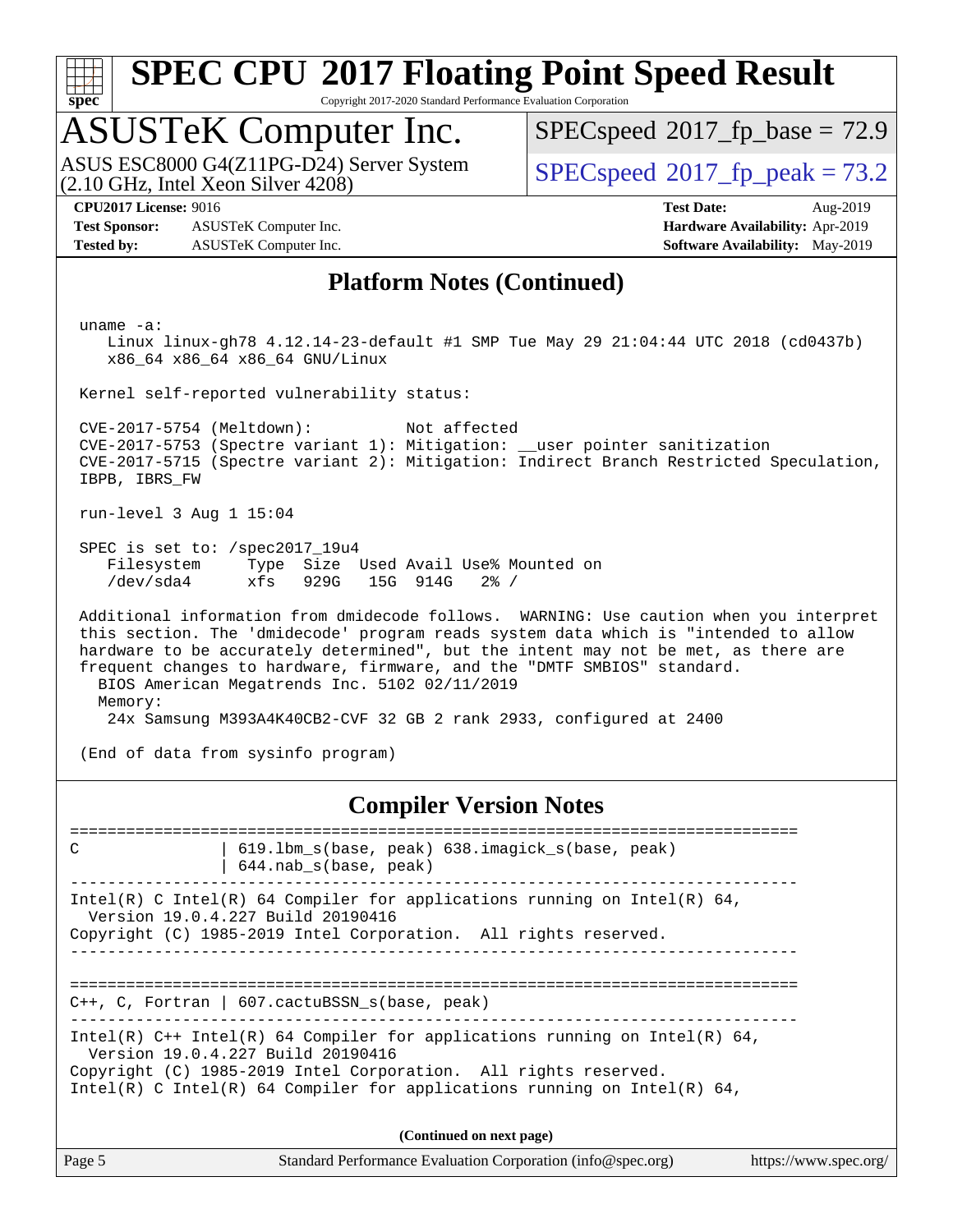| c,<br>t<br>ı |  |  |  |  |  |  |
|--------------|--|--|--|--|--|--|

Copyright 2017-2020 Standard Performance Evaluation Corporation

# ASUSTeK Computer Inc.

ASUS ESC8000 G4(Z11PG-D24) Server System  $(2.10 \text{ GHz}, \text{ Intel Xeon Silver } 4208)$ 

 $SPECspeed*2017_fp\_base = 72.9$  $SPECspeed*2017_fp\_base = 72.9$ 

**[Test Sponsor:](http://www.spec.org/auto/cpu2017/Docs/result-fields.html#TestSponsor)** ASUSTeK Computer Inc. **[Hardware Availability:](http://www.spec.org/auto/cpu2017/Docs/result-fields.html#HardwareAvailability)** Apr-2019 **[Tested by:](http://www.spec.org/auto/cpu2017/Docs/result-fields.html#Testedby)** ASUSTeK Computer Inc. **[Software Availability:](http://www.spec.org/auto/cpu2017/Docs/result-fields.html#SoftwareAvailability)** May-2019

**[CPU2017 License:](http://www.spec.org/auto/cpu2017/Docs/result-fields.html#CPU2017License)** 9016 **[Test Date:](http://www.spec.org/auto/cpu2017/Docs/result-fields.html#TestDate)** Aug-2019

### **[Compiler Version Notes \(Continued\)](http://www.spec.org/auto/cpu2017/Docs/result-fields.html#CompilerVersionNotes)**

|                                                                                                                                                                                                                                                                                                                                                                              | $\mathbf{C}$ unphen version rotes ( $\mathbf{C}$ ontinueu)                              |  |  |  |  |  |
|------------------------------------------------------------------------------------------------------------------------------------------------------------------------------------------------------------------------------------------------------------------------------------------------------------------------------------------------------------------------------|-----------------------------------------------------------------------------------------|--|--|--|--|--|
| Version 19.0.4.227 Build 20190416<br>Copyright (C) 1985-2019 Intel Corporation. All rights reserved.<br>$Intel(R)$ Fortran Intel(R) 64 Compiler for applications running on Intel(R)<br>64, Version 19.0.4.227 Build 20190416<br>Copyright (C) 1985-2019 Intel Corporation. All rights reserved.                                                                             |                                                                                         |  |  |  |  |  |
| -------------                                                                                                                                                                                                                                                                                                                                                                |                                                                                         |  |  |  |  |  |
| Fortran                                                                                                                                                                                                                                                                                                                                                                      | $603.bwaves$ s(base, peak) $649.fotonik3d$ s(base, peak)<br>$654$ .roms $s(base, peak)$ |  |  |  |  |  |
| $Intel(R)$ Fortran Intel(R) 64 Compiler for applications running on Intel(R)<br>64, Version 19.0.4.227 Build 20190416<br>Copyright (C) 1985-2019 Intel Corporation. All rights reserved.                                                                                                                                                                                     |                                                                                         |  |  |  |  |  |
|                                                                                                                                                                                                                                                                                                                                                                              |                                                                                         |  |  |  |  |  |
| Fortran, C<br>628.pop2_s(base, peak)                                                                                                                                                                                                                                                                                                                                         | 621.wrf_s(base, peak) 627.cam4_s(base, peak)                                            |  |  |  |  |  |
| $Intel(R)$ Fortran Intel(R) 64 Compiler for applications running on Intel(R)<br>64, Version 19.0.4.227 Build 20190416<br>Copyright (C) 1985-2019 Intel Corporation. All rights reserved.<br>Intel(R) C Intel(R) 64 Compiler for applications running on Intel(R) 64,<br>Version 19.0.4.227 Build 20190416<br>Copyright (C) 1985-2019 Intel Corporation. All rights reserved. |                                                                                         |  |  |  |  |  |

### **[Base Compiler Invocation](http://www.spec.org/auto/cpu2017/Docs/result-fields.html#BaseCompilerInvocation)**

[C benchmarks](http://www.spec.org/auto/cpu2017/Docs/result-fields.html#Cbenchmarks): [icc -m64 -std=c11](http://www.spec.org/cpu2017/results/res2019q3/cpu2017-20190805-16609.flags.html#user_CCbase_intel_icc_64bit_c11_33ee0cdaae7deeeab2a9725423ba97205ce30f63b9926c2519791662299b76a0318f32ddfffdc46587804de3178b4f9328c46fa7c2b0cd779d7a61945c91cd35)

[Fortran benchmarks](http://www.spec.org/auto/cpu2017/Docs/result-fields.html#Fortranbenchmarks): [ifort -m64](http://www.spec.org/cpu2017/results/res2019q3/cpu2017-20190805-16609.flags.html#user_FCbase_intel_ifort_64bit_24f2bb282fbaeffd6157abe4f878425411749daecae9a33200eee2bee2fe76f3b89351d69a8130dd5949958ce389cf37ff59a95e7a40d588e8d3a57e0c3fd751)

[Benchmarks using both Fortran and C](http://www.spec.org/auto/cpu2017/Docs/result-fields.html#BenchmarksusingbothFortranandC): [ifort -m64](http://www.spec.org/cpu2017/results/res2019q3/cpu2017-20190805-16609.flags.html#user_CC_FCbase_intel_ifort_64bit_24f2bb282fbaeffd6157abe4f878425411749daecae9a33200eee2bee2fe76f3b89351d69a8130dd5949958ce389cf37ff59a95e7a40d588e8d3a57e0c3fd751) [icc -m64 -std=c11](http://www.spec.org/cpu2017/results/res2019q3/cpu2017-20190805-16609.flags.html#user_CC_FCbase_intel_icc_64bit_c11_33ee0cdaae7deeeab2a9725423ba97205ce30f63b9926c2519791662299b76a0318f32ddfffdc46587804de3178b4f9328c46fa7c2b0cd779d7a61945c91cd35)

[Benchmarks using Fortran, C, and C++:](http://www.spec.org/auto/cpu2017/Docs/result-fields.html#BenchmarksusingFortranCandCXX) [icpc -m64](http://www.spec.org/cpu2017/results/res2019q3/cpu2017-20190805-16609.flags.html#user_CC_CXX_FCbase_intel_icpc_64bit_4ecb2543ae3f1412ef961e0650ca070fec7b7afdcd6ed48761b84423119d1bf6bdf5cad15b44d48e7256388bc77273b966e5eb805aefd121eb22e9299b2ec9d9) [icc -m64 -std=c11](http://www.spec.org/cpu2017/results/res2019q3/cpu2017-20190805-16609.flags.html#user_CC_CXX_FCbase_intel_icc_64bit_c11_33ee0cdaae7deeeab2a9725423ba97205ce30f63b9926c2519791662299b76a0318f32ddfffdc46587804de3178b4f9328c46fa7c2b0cd779d7a61945c91cd35) [ifort -m64](http://www.spec.org/cpu2017/results/res2019q3/cpu2017-20190805-16609.flags.html#user_CC_CXX_FCbase_intel_ifort_64bit_24f2bb282fbaeffd6157abe4f878425411749daecae9a33200eee2bee2fe76f3b89351d69a8130dd5949958ce389cf37ff59a95e7a40d588e8d3a57e0c3fd751)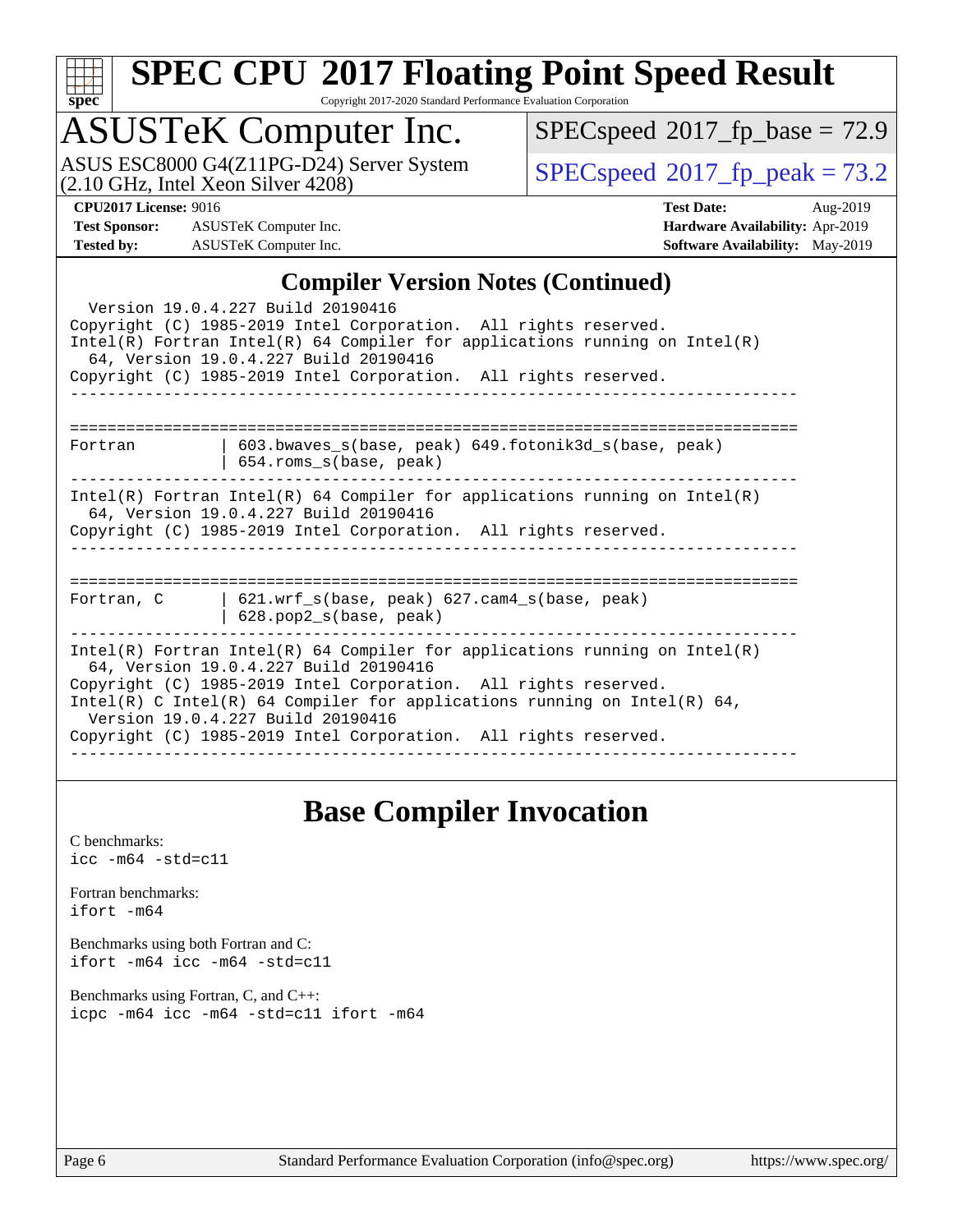

Copyright 2017-2020 Standard Performance Evaluation Corporation

# ASUSTeK Computer Inc.

(2.10 GHz, Intel Xeon Silver 4208) ASUS ESC8000 G4(Z11PG-D24) Server System  $\vert$  [SPECspeed](http://www.spec.org/auto/cpu2017/Docs/result-fields.html#SPECspeed2017fppeak)®[2017\\_fp\\_peak = 7](http://www.spec.org/auto/cpu2017/Docs/result-fields.html#SPECspeed2017fppeak)3.2

 $SPECspeed^{\circledcirc}2017\_fp\_base = 72.9$  $SPECspeed^{\circledcirc}2017\_fp\_base = 72.9$ 

**[Test Sponsor:](http://www.spec.org/auto/cpu2017/Docs/result-fields.html#TestSponsor)** ASUSTeK Computer Inc. **[Hardware Availability:](http://www.spec.org/auto/cpu2017/Docs/result-fields.html#HardwareAvailability)** Apr-2019 **[Tested by:](http://www.spec.org/auto/cpu2017/Docs/result-fields.html#Testedby)** ASUSTeK Computer Inc. **[Software Availability:](http://www.spec.org/auto/cpu2017/Docs/result-fields.html#SoftwareAvailability)** May-2019

**[CPU2017 License:](http://www.spec.org/auto/cpu2017/Docs/result-fields.html#CPU2017License)** 9016 **[Test Date:](http://www.spec.org/auto/cpu2017/Docs/result-fields.html#TestDate)** Aug-2019

### **[Base Portability Flags](http://www.spec.org/auto/cpu2017/Docs/result-fields.html#BasePortabilityFlags)**

 603.bwaves\_s: [-DSPEC\\_LP64](http://www.spec.org/cpu2017/results/res2019q3/cpu2017-20190805-16609.flags.html#suite_basePORTABILITY603_bwaves_s_DSPEC_LP64) 607.cactuBSSN\_s: [-DSPEC\\_LP64](http://www.spec.org/cpu2017/results/res2019q3/cpu2017-20190805-16609.flags.html#suite_basePORTABILITY607_cactuBSSN_s_DSPEC_LP64) 619.lbm\_s: [-DSPEC\\_LP64](http://www.spec.org/cpu2017/results/res2019q3/cpu2017-20190805-16609.flags.html#suite_basePORTABILITY619_lbm_s_DSPEC_LP64) 621.wrf\_s: [-DSPEC\\_LP64](http://www.spec.org/cpu2017/results/res2019q3/cpu2017-20190805-16609.flags.html#suite_basePORTABILITY621_wrf_s_DSPEC_LP64) [-DSPEC\\_CASE\\_FLAG](http://www.spec.org/cpu2017/results/res2019q3/cpu2017-20190805-16609.flags.html#b621.wrf_s_baseCPORTABILITY_DSPEC_CASE_FLAG) [-convert big\\_endian](http://www.spec.org/cpu2017/results/res2019q3/cpu2017-20190805-16609.flags.html#user_baseFPORTABILITY621_wrf_s_convert_big_endian_c3194028bc08c63ac5d04de18c48ce6d347e4e562e8892b8bdbdc0214820426deb8554edfa529a3fb25a586e65a3d812c835984020483e7e73212c4d31a38223) 627.cam4\_s: [-DSPEC\\_LP64](http://www.spec.org/cpu2017/results/res2019q3/cpu2017-20190805-16609.flags.html#suite_basePORTABILITY627_cam4_s_DSPEC_LP64) [-DSPEC\\_CASE\\_FLAG](http://www.spec.org/cpu2017/results/res2019q3/cpu2017-20190805-16609.flags.html#b627.cam4_s_baseCPORTABILITY_DSPEC_CASE_FLAG) 628.pop2\_s: [-DSPEC\\_LP64](http://www.spec.org/cpu2017/results/res2019q3/cpu2017-20190805-16609.flags.html#suite_basePORTABILITY628_pop2_s_DSPEC_LP64) [-DSPEC\\_CASE\\_FLAG](http://www.spec.org/cpu2017/results/res2019q3/cpu2017-20190805-16609.flags.html#b628.pop2_s_baseCPORTABILITY_DSPEC_CASE_FLAG) [-convert big\\_endian](http://www.spec.org/cpu2017/results/res2019q3/cpu2017-20190805-16609.flags.html#user_baseFPORTABILITY628_pop2_s_convert_big_endian_c3194028bc08c63ac5d04de18c48ce6d347e4e562e8892b8bdbdc0214820426deb8554edfa529a3fb25a586e65a3d812c835984020483e7e73212c4d31a38223) [-assume byterecl](http://www.spec.org/cpu2017/results/res2019q3/cpu2017-20190805-16609.flags.html#user_baseFPORTABILITY628_pop2_s_assume_byterecl_7e47d18b9513cf18525430bbf0f2177aa9bf368bc7a059c09b2c06a34b53bd3447c950d3f8d6c70e3faf3a05c8557d66a5798b567902e8849adc142926523472) 638.imagick\_s: [-DSPEC\\_LP64](http://www.spec.org/cpu2017/results/res2019q3/cpu2017-20190805-16609.flags.html#suite_basePORTABILITY638_imagick_s_DSPEC_LP64) 644.nab\_s: [-DSPEC\\_LP64](http://www.spec.org/cpu2017/results/res2019q3/cpu2017-20190805-16609.flags.html#suite_basePORTABILITY644_nab_s_DSPEC_LP64) 649.fotonik3d\_s: [-DSPEC\\_LP64](http://www.spec.org/cpu2017/results/res2019q3/cpu2017-20190805-16609.flags.html#suite_basePORTABILITY649_fotonik3d_s_DSPEC_LP64) 654.roms\_s: [-DSPEC\\_LP64](http://www.spec.org/cpu2017/results/res2019q3/cpu2017-20190805-16609.flags.html#suite_basePORTABILITY654_roms_s_DSPEC_LP64)

### **[Base Optimization Flags](http://www.spec.org/auto/cpu2017/Docs/result-fields.html#BaseOptimizationFlags)**

[C benchmarks](http://www.spec.org/auto/cpu2017/Docs/result-fields.html#Cbenchmarks):

[-xCORE-AVX512](http://www.spec.org/cpu2017/results/res2019q3/cpu2017-20190805-16609.flags.html#user_CCbase_f-xCORE-AVX512) [-ipo](http://www.spec.org/cpu2017/results/res2019q3/cpu2017-20190805-16609.flags.html#user_CCbase_f-ipo) [-O3](http://www.spec.org/cpu2017/results/res2019q3/cpu2017-20190805-16609.flags.html#user_CCbase_f-O3) [-no-prec-div](http://www.spec.org/cpu2017/results/res2019q3/cpu2017-20190805-16609.flags.html#user_CCbase_f-no-prec-div) [-qopt-prefetch](http://www.spec.org/cpu2017/results/res2019q3/cpu2017-20190805-16609.flags.html#user_CCbase_f-qopt-prefetch) [-ffinite-math-only](http://www.spec.org/cpu2017/results/res2019q3/cpu2017-20190805-16609.flags.html#user_CCbase_f_finite_math_only_cb91587bd2077682c4b38af759c288ed7c732db004271a9512da14a4f8007909a5f1427ecbf1a0fb78ff2a814402c6114ac565ca162485bbcae155b5e4258871) [-qopt-mem-layout-trans=4](http://www.spec.org/cpu2017/results/res2019q3/cpu2017-20190805-16609.flags.html#user_CCbase_f-qopt-mem-layout-trans_fa39e755916c150a61361b7846f310bcdf6f04e385ef281cadf3647acec3f0ae266d1a1d22d972a7087a248fd4e6ca390a3634700869573d231a252c784941a8) [-qopenmp](http://www.spec.org/cpu2017/results/res2019q3/cpu2017-20190805-16609.flags.html#user_CCbase_qopenmp_16be0c44f24f464004c6784a7acb94aca937f053568ce72f94b139a11c7c168634a55f6653758ddd83bcf7b8463e8028bb0b48b77bcddc6b78d5d95bb1df2967) [-DSPEC\\_OPENMP](http://www.spec.org/cpu2017/results/res2019q3/cpu2017-20190805-16609.flags.html#suite_CCbase_DSPEC_OPENMP)

[Fortran benchmarks](http://www.spec.org/auto/cpu2017/Docs/result-fields.html#Fortranbenchmarks):

[-DSPEC\\_OPENMP](http://www.spec.org/cpu2017/results/res2019q3/cpu2017-20190805-16609.flags.html#suite_FCbase_DSPEC_OPENMP) [-xCORE-AVX512](http://www.spec.org/cpu2017/results/res2019q3/cpu2017-20190805-16609.flags.html#user_FCbase_f-xCORE-AVX512) [-ipo](http://www.spec.org/cpu2017/results/res2019q3/cpu2017-20190805-16609.flags.html#user_FCbase_f-ipo) [-O3](http://www.spec.org/cpu2017/results/res2019q3/cpu2017-20190805-16609.flags.html#user_FCbase_f-O3) [-no-prec-div](http://www.spec.org/cpu2017/results/res2019q3/cpu2017-20190805-16609.flags.html#user_FCbase_f-no-prec-div) [-qopt-prefetch](http://www.spec.org/cpu2017/results/res2019q3/cpu2017-20190805-16609.flags.html#user_FCbase_f-qopt-prefetch) [-ffinite-math-only](http://www.spec.org/cpu2017/results/res2019q3/cpu2017-20190805-16609.flags.html#user_FCbase_f_finite_math_only_cb91587bd2077682c4b38af759c288ed7c732db004271a9512da14a4f8007909a5f1427ecbf1a0fb78ff2a814402c6114ac565ca162485bbcae155b5e4258871) [-qopt-mem-layout-trans=4](http://www.spec.org/cpu2017/results/res2019q3/cpu2017-20190805-16609.flags.html#user_FCbase_f-qopt-mem-layout-trans_fa39e755916c150a61361b7846f310bcdf6f04e385ef281cadf3647acec3f0ae266d1a1d22d972a7087a248fd4e6ca390a3634700869573d231a252c784941a8) [-qopenmp](http://www.spec.org/cpu2017/results/res2019q3/cpu2017-20190805-16609.flags.html#user_FCbase_qopenmp_16be0c44f24f464004c6784a7acb94aca937f053568ce72f94b139a11c7c168634a55f6653758ddd83bcf7b8463e8028bb0b48b77bcddc6b78d5d95bb1df2967) [-nostandard-realloc-lhs](http://www.spec.org/cpu2017/results/res2019q3/cpu2017-20190805-16609.flags.html#user_FCbase_f_2003_std_realloc_82b4557e90729c0f113870c07e44d33d6f5a304b4f63d4c15d2d0f1fab99f5daaed73bdb9275d9ae411527f28b936061aa8b9c8f2d63842963b95c9dd6426b8a)

[Benchmarks using both Fortran and C](http://www.spec.org/auto/cpu2017/Docs/result-fields.html#BenchmarksusingbothFortranandC):

[-xCORE-AVX512](http://www.spec.org/cpu2017/results/res2019q3/cpu2017-20190805-16609.flags.html#user_CC_FCbase_f-xCORE-AVX512) [-ipo](http://www.spec.org/cpu2017/results/res2019q3/cpu2017-20190805-16609.flags.html#user_CC_FCbase_f-ipo) [-O3](http://www.spec.org/cpu2017/results/res2019q3/cpu2017-20190805-16609.flags.html#user_CC_FCbase_f-O3) [-no-prec-div](http://www.spec.org/cpu2017/results/res2019q3/cpu2017-20190805-16609.flags.html#user_CC_FCbase_f-no-prec-div) [-qopt-prefetch](http://www.spec.org/cpu2017/results/res2019q3/cpu2017-20190805-16609.flags.html#user_CC_FCbase_f-qopt-prefetch) [-ffinite-math-only](http://www.spec.org/cpu2017/results/res2019q3/cpu2017-20190805-16609.flags.html#user_CC_FCbase_f_finite_math_only_cb91587bd2077682c4b38af759c288ed7c732db004271a9512da14a4f8007909a5f1427ecbf1a0fb78ff2a814402c6114ac565ca162485bbcae155b5e4258871) [-qopt-mem-layout-trans=4](http://www.spec.org/cpu2017/results/res2019q3/cpu2017-20190805-16609.flags.html#user_CC_FCbase_f-qopt-mem-layout-trans_fa39e755916c150a61361b7846f310bcdf6f04e385ef281cadf3647acec3f0ae266d1a1d22d972a7087a248fd4e6ca390a3634700869573d231a252c784941a8) [-qopenmp](http://www.spec.org/cpu2017/results/res2019q3/cpu2017-20190805-16609.flags.html#user_CC_FCbase_qopenmp_16be0c44f24f464004c6784a7acb94aca937f053568ce72f94b139a11c7c168634a55f6653758ddd83bcf7b8463e8028bb0b48b77bcddc6b78d5d95bb1df2967) [-DSPEC\\_OPENMP](http://www.spec.org/cpu2017/results/res2019q3/cpu2017-20190805-16609.flags.html#suite_CC_FCbase_DSPEC_OPENMP) [-nostandard-realloc-lhs](http://www.spec.org/cpu2017/results/res2019q3/cpu2017-20190805-16609.flags.html#user_CC_FCbase_f_2003_std_realloc_82b4557e90729c0f113870c07e44d33d6f5a304b4f63d4c15d2d0f1fab99f5daaed73bdb9275d9ae411527f28b936061aa8b9c8f2d63842963b95c9dd6426b8a)

[Benchmarks using Fortran, C, and C++:](http://www.spec.org/auto/cpu2017/Docs/result-fields.html#BenchmarksusingFortranCandCXX)

[-xCORE-AVX512](http://www.spec.org/cpu2017/results/res2019q3/cpu2017-20190805-16609.flags.html#user_CC_CXX_FCbase_f-xCORE-AVX512) [-ipo](http://www.spec.org/cpu2017/results/res2019q3/cpu2017-20190805-16609.flags.html#user_CC_CXX_FCbase_f-ipo) [-O3](http://www.spec.org/cpu2017/results/res2019q3/cpu2017-20190805-16609.flags.html#user_CC_CXX_FCbase_f-O3) [-no-prec-div](http://www.spec.org/cpu2017/results/res2019q3/cpu2017-20190805-16609.flags.html#user_CC_CXX_FCbase_f-no-prec-div) [-qopt-prefetch](http://www.spec.org/cpu2017/results/res2019q3/cpu2017-20190805-16609.flags.html#user_CC_CXX_FCbase_f-qopt-prefetch) [-ffinite-math-only](http://www.spec.org/cpu2017/results/res2019q3/cpu2017-20190805-16609.flags.html#user_CC_CXX_FCbase_f_finite_math_only_cb91587bd2077682c4b38af759c288ed7c732db004271a9512da14a4f8007909a5f1427ecbf1a0fb78ff2a814402c6114ac565ca162485bbcae155b5e4258871) [-qopt-mem-layout-trans=4](http://www.spec.org/cpu2017/results/res2019q3/cpu2017-20190805-16609.flags.html#user_CC_CXX_FCbase_f-qopt-mem-layout-trans_fa39e755916c150a61361b7846f310bcdf6f04e385ef281cadf3647acec3f0ae266d1a1d22d972a7087a248fd4e6ca390a3634700869573d231a252c784941a8) [-qopenmp](http://www.spec.org/cpu2017/results/res2019q3/cpu2017-20190805-16609.flags.html#user_CC_CXX_FCbase_qopenmp_16be0c44f24f464004c6784a7acb94aca937f053568ce72f94b139a11c7c168634a55f6653758ddd83bcf7b8463e8028bb0b48b77bcddc6b78d5d95bb1df2967) [-DSPEC\\_OPENMP](http://www.spec.org/cpu2017/results/res2019q3/cpu2017-20190805-16609.flags.html#suite_CC_CXX_FCbase_DSPEC_OPENMP) [-nostandard-realloc-lhs](http://www.spec.org/cpu2017/results/res2019q3/cpu2017-20190805-16609.flags.html#user_CC_CXX_FCbase_f_2003_std_realloc_82b4557e90729c0f113870c07e44d33d6f5a304b4f63d4c15d2d0f1fab99f5daaed73bdb9275d9ae411527f28b936061aa8b9c8f2d63842963b95c9dd6426b8a)

## **[Peak Compiler Invocation](http://www.spec.org/auto/cpu2017/Docs/result-fields.html#PeakCompilerInvocation)**

[C benchmarks](http://www.spec.org/auto/cpu2017/Docs/result-fields.html#Cbenchmarks): [icc -m64 -std=c11](http://www.spec.org/cpu2017/results/res2019q3/cpu2017-20190805-16609.flags.html#user_CCpeak_intel_icc_64bit_c11_33ee0cdaae7deeeab2a9725423ba97205ce30f63b9926c2519791662299b76a0318f32ddfffdc46587804de3178b4f9328c46fa7c2b0cd779d7a61945c91cd35)

[Fortran benchmarks](http://www.spec.org/auto/cpu2017/Docs/result-fields.html#Fortranbenchmarks): [ifort -m64](http://www.spec.org/cpu2017/results/res2019q3/cpu2017-20190805-16609.flags.html#user_FCpeak_intel_ifort_64bit_24f2bb282fbaeffd6157abe4f878425411749daecae9a33200eee2bee2fe76f3b89351d69a8130dd5949958ce389cf37ff59a95e7a40d588e8d3a57e0c3fd751)

**(Continued on next page)**

Page 7 Standard Performance Evaluation Corporation [\(info@spec.org\)](mailto:info@spec.org) <https://www.spec.org/>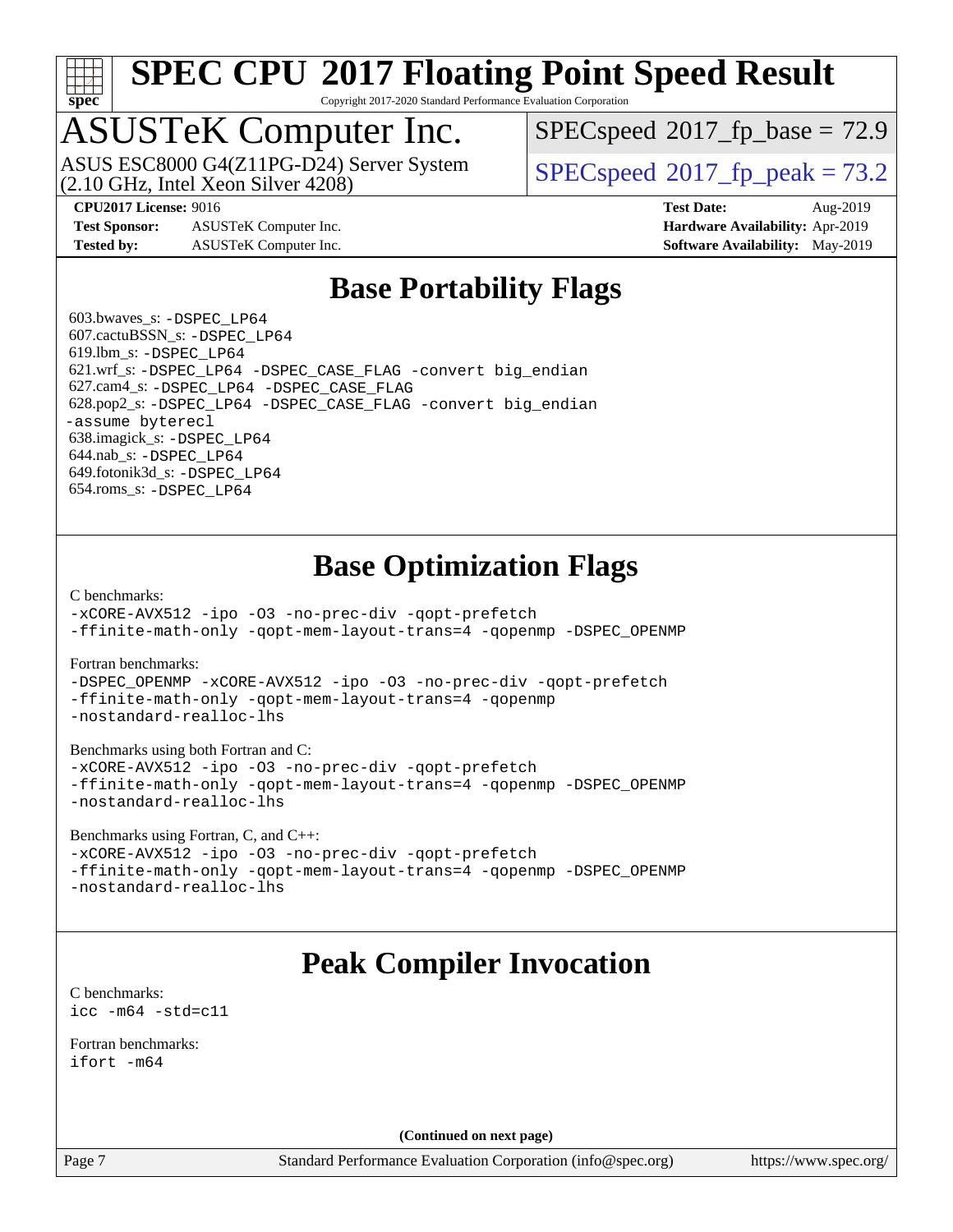

Copyright 2017-2020 Standard Performance Evaluation Corporation

# ASUSTeK Computer Inc.

(2.10 GHz, Intel Xeon Silver 4208) ASUS ESC8000 G4(Z11PG-D24) Server System  $\vert$  [SPECspeed](http://www.spec.org/auto/cpu2017/Docs/result-fields.html#SPECspeed2017fppeak)®[2017\\_fp\\_peak = 7](http://www.spec.org/auto/cpu2017/Docs/result-fields.html#SPECspeed2017fppeak)3.2

 $SPECspeed@2017_fp\_base = 72.9$  $SPECspeed@2017_fp\_base = 72.9$ 

**[Test Sponsor:](http://www.spec.org/auto/cpu2017/Docs/result-fields.html#TestSponsor)** ASUSTeK Computer Inc. **[Hardware Availability:](http://www.spec.org/auto/cpu2017/Docs/result-fields.html#HardwareAvailability)** Apr-2019 **[Tested by:](http://www.spec.org/auto/cpu2017/Docs/result-fields.html#Testedby)** ASUSTeK Computer Inc. **[Software Availability:](http://www.spec.org/auto/cpu2017/Docs/result-fields.html#SoftwareAvailability)** May-2019

**[CPU2017 License:](http://www.spec.org/auto/cpu2017/Docs/result-fields.html#CPU2017License)** 9016 **[Test Date:](http://www.spec.org/auto/cpu2017/Docs/result-fields.html#TestDate)** Aug-2019

## **[Peak Compiler Invocation \(Continued\)](http://www.spec.org/auto/cpu2017/Docs/result-fields.html#PeakCompilerInvocation)**

[Benchmarks using both Fortran and C](http://www.spec.org/auto/cpu2017/Docs/result-fields.html#BenchmarksusingbothFortranandC): [ifort -m64](http://www.spec.org/cpu2017/results/res2019q3/cpu2017-20190805-16609.flags.html#user_CC_FCpeak_intel_ifort_64bit_24f2bb282fbaeffd6157abe4f878425411749daecae9a33200eee2bee2fe76f3b89351d69a8130dd5949958ce389cf37ff59a95e7a40d588e8d3a57e0c3fd751) [icc -m64 -std=c11](http://www.spec.org/cpu2017/results/res2019q3/cpu2017-20190805-16609.flags.html#user_CC_FCpeak_intel_icc_64bit_c11_33ee0cdaae7deeeab2a9725423ba97205ce30f63b9926c2519791662299b76a0318f32ddfffdc46587804de3178b4f9328c46fa7c2b0cd779d7a61945c91cd35)

[Benchmarks using Fortran, C, and C++:](http://www.spec.org/auto/cpu2017/Docs/result-fields.html#BenchmarksusingFortranCandCXX) [icpc -m64](http://www.spec.org/cpu2017/results/res2019q3/cpu2017-20190805-16609.flags.html#user_CC_CXX_FCpeak_intel_icpc_64bit_4ecb2543ae3f1412ef961e0650ca070fec7b7afdcd6ed48761b84423119d1bf6bdf5cad15b44d48e7256388bc77273b966e5eb805aefd121eb22e9299b2ec9d9) [icc -m64 -std=c11](http://www.spec.org/cpu2017/results/res2019q3/cpu2017-20190805-16609.flags.html#user_CC_CXX_FCpeak_intel_icc_64bit_c11_33ee0cdaae7deeeab2a9725423ba97205ce30f63b9926c2519791662299b76a0318f32ddfffdc46587804de3178b4f9328c46fa7c2b0cd779d7a61945c91cd35) [ifort -m64](http://www.spec.org/cpu2017/results/res2019q3/cpu2017-20190805-16609.flags.html#user_CC_CXX_FCpeak_intel_ifort_64bit_24f2bb282fbaeffd6157abe4f878425411749daecae9a33200eee2bee2fe76f3b89351d69a8130dd5949958ce389cf37ff59a95e7a40d588e8d3a57e0c3fd751)

### **[Peak Portability Flags](http://www.spec.org/auto/cpu2017/Docs/result-fields.html#PeakPortabilityFlags)**

Same as Base Portability Flags

### **[Peak Optimization Flags](http://www.spec.org/auto/cpu2017/Docs/result-fields.html#PeakOptimizationFlags)**

[C benchmarks](http://www.spec.org/auto/cpu2017/Docs/result-fields.html#Cbenchmarks):

[-xCORE-AVX512](http://www.spec.org/cpu2017/results/res2019q3/cpu2017-20190805-16609.flags.html#user_CCpeak_f-xCORE-AVX512) [-ipo](http://www.spec.org/cpu2017/results/res2019q3/cpu2017-20190805-16609.flags.html#user_CCpeak_f-ipo) [-O3](http://www.spec.org/cpu2017/results/res2019q3/cpu2017-20190805-16609.flags.html#user_CCpeak_f-O3) [-no-prec-div](http://www.spec.org/cpu2017/results/res2019q3/cpu2017-20190805-16609.flags.html#user_CCpeak_f-no-prec-div) [-qopt-prefetch](http://www.spec.org/cpu2017/results/res2019q3/cpu2017-20190805-16609.flags.html#user_CCpeak_f-qopt-prefetch) [-ffinite-math-only](http://www.spec.org/cpu2017/results/res2019q3/cpu2017-20190805-16609.flags.html#user_CCpeak_f_finite_math_only_cb91587bd2077682c4b38af759c288ed7c732db004271a9512da14a4f8007909a5f1427ecbf1a0fb78ff2a814402c6114ac565ca162485bbcae155b5e4258871) [-qopt-mem-layout-trans=4](http://www.spec.org/cpu2017/results/res2019q3/cpu2017-20190805-16609.flags.html#user_CCpeak_f-qopt-mem-layout-trans_fa39e755916c150a61361b7846f310bcdf6f04e385ef281cadf3647acec3f0ae266d1a1d22d972a7087a248fd4e6ca390a3634700869573d231a252c784941a8) [-qopenmp](http://www.spec.org/cpu2017/results/res2019q3/cpu2017-20190805-16609.flags.html#user_CCpeak_qopenmp_16be0c44f24f464004c6784a7acb94aca937f053568ce72f94b139a11c7c168634a55f6653758ddd83bcf7b8463e8028bb0b48b77bcddc6b78d5d95bb1df2967) [-DSPEC\\_OPENMP](http://www.spec.org/cpu2017/results/res2019q3/cpu2017-20190805-16609.flags.html#suite_CCpeak_DSPEC_OPENMP)

[Fortran benchmarks](http://www.spec.org/auto/cpu2017/Docs/result-fields.html#Fortranbenchmarks):

 603.bwaves\_s: [-prof-gen](http://www.spec.org/cpu2017/results/res2019q3/cpu2017-20190805-16609.flags.html#user_peakPASS1_FFLAGSPASS1_LDFLAGS603_bwaves_s_prof_gen_5aa4926d6013ddb2a31985c654b3eb18169fc0c6952a63635c234f711e6e63dd76e94ad52365559451ec499a2cdb89e4dc58ba4c67ef54ca681ffbe1461d6b36)(pass 1) [-prof-use](http://www.spec.org/cpu2017/results/res2019q3/cpu2017-20190805-16609.flags.html#user_peakPASS2_FFLAGSPASS2_LDFLAGS603_bwaves_s_prof_use_1a21ceae95f36a2b53c25747139a6c16ca95bd9def2a207b4f0849963b97e94f5260e30a0c64f4bb623698870e679ca08317ef8150905d41bd88c6f78df73f19)(pass 2) [-DSPEC\\_SUPPRESS\\_OPENMP](http://www.spec.org/cpu2017/results/res2019q3/cpu2017-20190805-16609.flags.html#suite_peakPASS1_FOPTIMIZE603_bwaves_s_DSPEC_SUPPRESS_OPENMP) [-DSPEC\\_OPENMP](http://www.spec.org/cpu2017/results/res2019q3/cpu2017-20190805-16609.flags.html#suite_peakPASS2_FOPTIMIZE603_bwaves_s_DSPEC_OPENMP) [-O2](http://www.spec.org/cpu2017/results/res2019q3/cpu2017-20190805-16609.flags.html#user_peakPASS1_FOPTIMIZE603_bwaves_s_f-O2) [-xCORE-AVX512](http://www.spec.org/cpu2017/results/res2019q3/cpu2017-20190805-16609.flags.html#user_peakPASS2_FOPTIMIZE603_bwaves_s_f-xCORE-AVX512) [-qopt-prefetch](http://www.spec.org/cpu2017/results/res2019q3/cpu2017-20190805-16609.flags.html#user_peakPASS1_FOPTIMIZEPASS2_FOPTIMIZE603_bwaves_s_f-qopt-prefetch) [-ipo](http://www.spec.org/cpu2017/results/res2019q3/cpu2017-20190805-16609.flags.html#user_peakPASS2_FOPTIMIZE603_bwaves_s_f-ipo) [-O3](http://www.spec.org/cpu2017/results/res2019q3/cpu2017-20190805-16609.flags.html#user_peakPASS2_FOPTIMIZE603_bwaves_s_f-O3) [-ffinite-math-only](http://www.spec.org/cpu2017/results/res2019q3/cpu2017-20190805-16609.flags.html#user_peakPASS1_FOPTIMIZEPASS2_FOPTIMIZE603_bwaves_s_f_finite_math_only_cb91587bd2077682c4b38af759c288ed7c732db004271a9512da14a4f8007909a5f1427ecbf1a0fb78ff2a814402c6114ac565ca162485bbcae155b5e4258871) [-no-prec-div](http://www.spec.org/cpu2017/results/res2019q3/cpu2017-20190805-16609.flags.html#user_peakPASS2_FOPTIMIZE603_bwaves_s_f-no-prec-div) [-qopt-mem-layout-trans=4](http://www.spec.org/cpu2017/results/res2019q3/cpu2017-20190805-16609.flags.html#user_peakPASS1_FOPTIMIZEPASS2_FOPTIMIZE603_bwaves_s_f-qopt-mem-layout-trans_fa39e755916c150a61361b7846f310bcdf6f04e385ef281cadf3647acec3f0ae266d1a1d22d972a7087a248fd4e6ca390a3634700869573d231a252c784941a8) [-qopenmp](http://www.spec.org/cpu2017/results/res2019q3/cpu2017-20190805-16609.flags.html#user_peakPASS2_FOPTIMIZE603_bwaves_s_qopenmp_16be0c44f24f464004c6784a7acb94aca937f053568ce72f94b139a11c7c168634a55f6653758ddd83bcf7b8463e8028bb0b48b77bcddc6b78d5d95bb1df2967) [-nostandard-realloc-lhs](http://www.spec.org/cpu2017/results/res2019q3/cpu2017-20190805-16609.flags.html#user_peakEXTRA_FOPTIMIZE603_bwaves_s_f_2003_std_realloc_82b4557e90729c0f113870c07e44d33d6f5a304b4f63d4c15d2d0f1fab99f5daaed73bdb9275d9ae411527f28b936061aa8b9c8f2d63842963b95c9dd6426b8a)

649.fotonik3d\_s: Same as 603.bwaves\_s

 654.roms\_s: [-DSPEC\\_OPENMP](http://www.spec.org/cpu2017/results/res2019q3/cpu2017-20190805-16609.flags.html#suite_peakFOPTIMIZE654_roms_s_DSPEC_OPENMP) [-xCORE-AVX512](http://www.spec.org/cpu2017/results/res2019q3/cpu2017-20190805-16609.flags.html#user_peakFOPTIMIZE654_roms_s_f-xCORE-AVX512) [-ipo](http://www.spec.org/cpu2017/results/res2019q3/cpu2017-20190805-16609.flags.html#user_peakFOPTIMIZE654_roms_s_f-ipo) [-O3](http://www.spec.org/cpu2017/results/res2019q3/cpu2017-20190805-16609.flags.html#user_peakFOPTIMIZE654_roms_s_f-O3) [-no-prec-div](http://www.spec.org/cpu2017/results/res2019q3/cpu2017-20190805-16609.flags.html#user_peakFOPTIMIZE654_roms_s_f-no-prec-div) [-qopt-prefetch](http://www.spec.org/cpu2017/results/res2019q3/cpu2017-20190805-16609.flags.html#user_peakFOPTIMIZE654_roms_s_f-qopt-prefetch) [-ffinite-math-only](http://www.spec.org/cpu2017/results/res2019q3/cpu2017-20190805-16609.flags.html#user_peakFOPTIMIZE654_roms_s_f_finite_math_only_cb91587bd2077682c4b38af759c288ed7c732db004271a9512da14a4f8007909a5f1427ecbf1a0fb78ff2a814402c6114ac565ca162485bbcae155b5e4258871) [-qopt-mem-layout-trans=4](http://www.spec.org/cpu2017/results/res2019q3/cpu2017-20190805-16609.flags.html#user_peakFOPTIMIZE654_roms_s_f-qopt-mem-layout-trans_fa39e755916c150a61361b7846f310bcdf6f04e385ef281cadf3647acec3f0ae266d1a1d22d972a7087a248fd4e6ca390a3634700869573d231a252c784941a8) [-qopenmp](http://www.spec.org/cpu2017/results/res2019q3/cpu2017-20190805-16609.flags.html#user_peakFOPTIMIZE654_roms_s_qopenmp_16be0c44f24f464004c6784a7acb94aca937f053568ce72f94b139a11c7c168634a55f6653758ddd83bcf7b8463e8028bb0b48b77bcddc6b78d5d95bb1df2967) [-nostandard-realloc-lhs](http://www.spec.org/cpu2017/results/res2019q3/cpu2017-20190805-16609.flags.html#user_peakEXTRA_FOPTIMIZE654_roms_s_f_2003_std_realloc_82b4557e90729c0f113870c07e44d33d6f5a304b4f63d4c15d2d0f1fab99f5daaed73bdb9275d9ae411527f28b936061aa8b9c8f2d63842963b95c9dd6426b8a)

[Benchmarks using both Fortran and C](http://www.spec.org/auto/cpu2017/Docs/result-fields.html#BenchmarksusingbothFortranandC):

 621.wrf\_s: [-prof-gen](http://www.spec.org/cpu2017/results/res2019q3/cpu2017-20190805-16609.flags.html#user_peakPASS1_CFLAGSPASS1_FFLAGSPASS1_LDFLAGS621_wrf_s_prof_gen_5aa4926d6013ddb2a31985c654b3eb18169fc0c6952a63635c234f711e6e63dd76e94ad52365559451ec499a2cdb89e4dc58ba4c67ef54ca681ffbe1461d6b36)(pass 1) [-prof-use](http://www.spec.org/cpu2017/results/res2019q3/cpu2017-20190805-16609.flags.html#user_peakPASS2_CFLAGSPASS2_FFLAGSPASS2_LDFLAGS621_wrf_s_prof_use_1a21ceae95f36a2b53c25747139a6c16ca95bd9def2a207b4f0849963b97e94f5260e30a0c64f4bb623698870e679ca08317ef8150905d41bd88c6f78df73f19)(pass 2) [-O2](http://www.spec.org/cpu2017/results/res2019q3/cpu2017-20190805-16609.flags.html#user_peakPASS1_COPTIMIZEPASS1_FOPTIMIZE621_wrf_s_f-O2) [-xCORE-AVX512](http://www.spec.org/cpu2017/results/res2019q3/cpu2017-20190805-16609.flags.html#user_peakPASS2_COPTIMIZEPASS2_FOPTIMIZE621_wrf_s_f-xCORE-AVX512) [-qopt-prefetch](http://www.spec.org/cpu2017/results/res2019q3/cpu2017-20190805-16609.flags.html#user_peakPASS1_COPTIMIZEPASS1_FOPTIMIZEPASS2_COPTIMIZEPASS2_FOPTIMIZE621_wrf_s_f-qopt-prefetch) [-ipo](http://www.spec.org/cpu2017/results/res2019q3/cpu2017-20190805-16609.flags.html#user_peakPASS2_COPTIMIZEPASS2_FOPTIMIZE621_wrf_s_f-ipo) [-O3](http://www.spec.org/cpu2017/results/res2019q3/cpu2017-20190805-16609.flags.html#user_peakPASS2_COPTIMIZEPASS2_FOPTIMIZE621_wrf_s_f-O3) [-ffinite-math-only](http://www.spec.org/cpu2017/results/res2019q3/cpu2017-20190805-16609.flags.html#user_peakPASS1_COPTIMIZEPASS1_FOPTIMIZEPASS2_COPTIMIZEPASS2_FOPTIMIZE621_wrf_s_f_finite_math_only_cb91587bd2077682c4b38af759c288ed7c732db004271a9512da14a4f8007909a5f1427ecbf1a0fb78ff2a814402c6114ac565ca162485bbcae155b5e4258871) [-no-prec-div](http://www.spec.org/cpu2017/results/res2019q3/cpu2017-20190805-16609.flags.html#user_peakPASS2_COPTIMIZEPASS2_FOPTIMIZE621_wrf_s_f-no-prec-div) [-qopt-mem-layout-trans=4](http://www.spec.org/cpu2017/results/res2019q3/cpu2017-20190805-16609.flags.html#user_peakPASS1_COPTIMIZEPASS1_FOPTIMIZEPASS2_COPTIMIZEPASS2_FOPTIMIZE621_wrf_s_f-qopt-mem-layout-trans_fa39e755916c150a61361b7846f310bcdf6f04e385ef281cadf3647acec3f0ae266d1a1d22d972a7087a248fd4e6ca390a3634700869573d231a252c784941a8) [-DSPEC\\_SUPPRESS\\_OPENMP](http://www.spec.org/cpu2017/results/res2019q3/cpu2017-20190805-16609.flags.html#suite_peakPASS1_COPTIMIZEPASS1_FOPTIMIZE621_wrf_s_DSPEC_SUPPRESS_OPENMP) [-qopenmp](http://www.spec.org/cpu2017/results/res2019q3/cpu2017-20190805-16609.flags.html#user_peakPASS2_COPTIMIZEPASS2_FOPTIMIZE621_wrf_s_qopenmp_16be0c44f24f464004c6784a7acb94aca937f053568ce72f94b139a11c7c168634a55f6653758ddd83bcf7b8463e8028bb0b48b77bcddc6b78d5d95bb1df2967) [-DSPEC\\_OPENMP](http://www.spec.org/cpu2017/results/res2019q3/cpu2017-20190805-16609.flags.html#suite_peakPASS2_COPTIMIZEPASS2_FOPTIMIZE621_wrf_s_DSPEC_OPENMP) [-nostandard-realloc-lhs](http://www.spec.org/cpu2017/results/res2019q3/cpu2017-20190805-16609.flags.html#user_peakEXTRA_FOPTIMIZE621_wrf_s_f_2003_std_realloc_82b4557e90729c0f113870c07e44d33d6f5a304b4f63d4c15d2d0f1fab99f5daaed73bdb9275d9ae411527f28b936061aa8b9c8f2d63842963b95c9dd6426b8a)

 627.cam4\_s: [-xCORE-AVX512](http://www.spec.org/cpu2017/results/res2019q3/cpu2017-20190805-16609.flags.html#user_peakCOPTIMIZEFOPTIMIZE627_cam4_s_f-xCORE-AVX512) [-ipo](http://www.spec.org/cpu2017/results/res2019q3/cpu2017-20190805-16609.flags.html#user_peakCOPTIMIZEFOPTIMIZE627_cam4_s_f-ipo) [-O3](http://www.spec.org/cpu2017/results/res2019q3/cpu2017-20190805-16609.flags.html#user_peakCOPTIMIZEFOPTIMIZE627_cam4_s_f-O3) [-no-prec-div](http://www.spec.org/cpu2017/results/res2019q3/cpu2017-20190805-16609.flags.html#user_peakCOPTIMIZEFOPTIMIZE627_cam4_s_f-no-prec-div) [-qopt-prefetch](http://www.spec.org/cpu2017/results/res2019q3/cpu2017-20190805-16609.flags.html#user_peakCOPTIMIZEFOPTIMIZE627_cam4_s_f-qopt-prefetch) [-ffinite-math-only](http://www.spec.org/cpu2017/results/res2019q3/cpu2017-20190805-16609.flags.html#user_peakCOPTIMIZEFOPTIMIZE627_cam4_s_f_finite_math_only_cb91587bd2077682c4b38af759c288ed7c732db004271a9512da14a4f8007909a5f1427ecbf1a0fb78ff2a814402c6114ac565ca162485bbcae155b5e4258871) [-qopt-mem-layout-trans=4](http://www.spec.org/cpu2017/results/res2019q3/cpu2017-20190805-16609.flags.html#user_peakCOPTIMIZEFOPTIMIZE627_cam4_s_f-qopt-mem-layout-trans_fa39e755916c150a61361b7846f310bcdf6f04e385ef281cadf3647acec3f0ae266d1a1d22d972a7087a248fd4e6ca390a3634700869573d231a252c784941a8) [-qopenmp](http://www.spec.org/cpu2017/results/res2019q3/cpu2017-20190805-16609.flags.html#user_peakCOPTIMIZEFOPTIMIZE627_cam4_s_qopenmp_16be0c44f24f464004c6784a7acb94aca937f053568ce72f94b139a11c7c168634a55f6653758ddd83bcf7b8463e8028bb0b48b77bcddc6b78d5d95bb1df2967) [-DSPEC\\_OPENMP](http://www.spec.org/cpu2017/results/res2019q3/cpu2017-20190805-16609.flags.html#suite_peakCOPTIMIZEFOPTIMIZE627_cam4_s_DSPEC_OPENMP) [-nostandard-realloc-lhs](http://www.spec.org/cpu2017/results/res2019q3/cpu2017-20190805-16609.flags.html#user_peakEXTRA_FOPTIMIZE627_cam4_s_f_2003_std_realloc_82b4557e90729c0f113870c07e44d33d6f5a304b4f63d4c15d2d0f1fab99f5daaed73bdb9275d9ae411527f28b936061aa8b9c8f2d63842963b95c9dd6426b8a)

628.pop2\_s: Same as 621.wrf\_s

**(Continued on next page)**